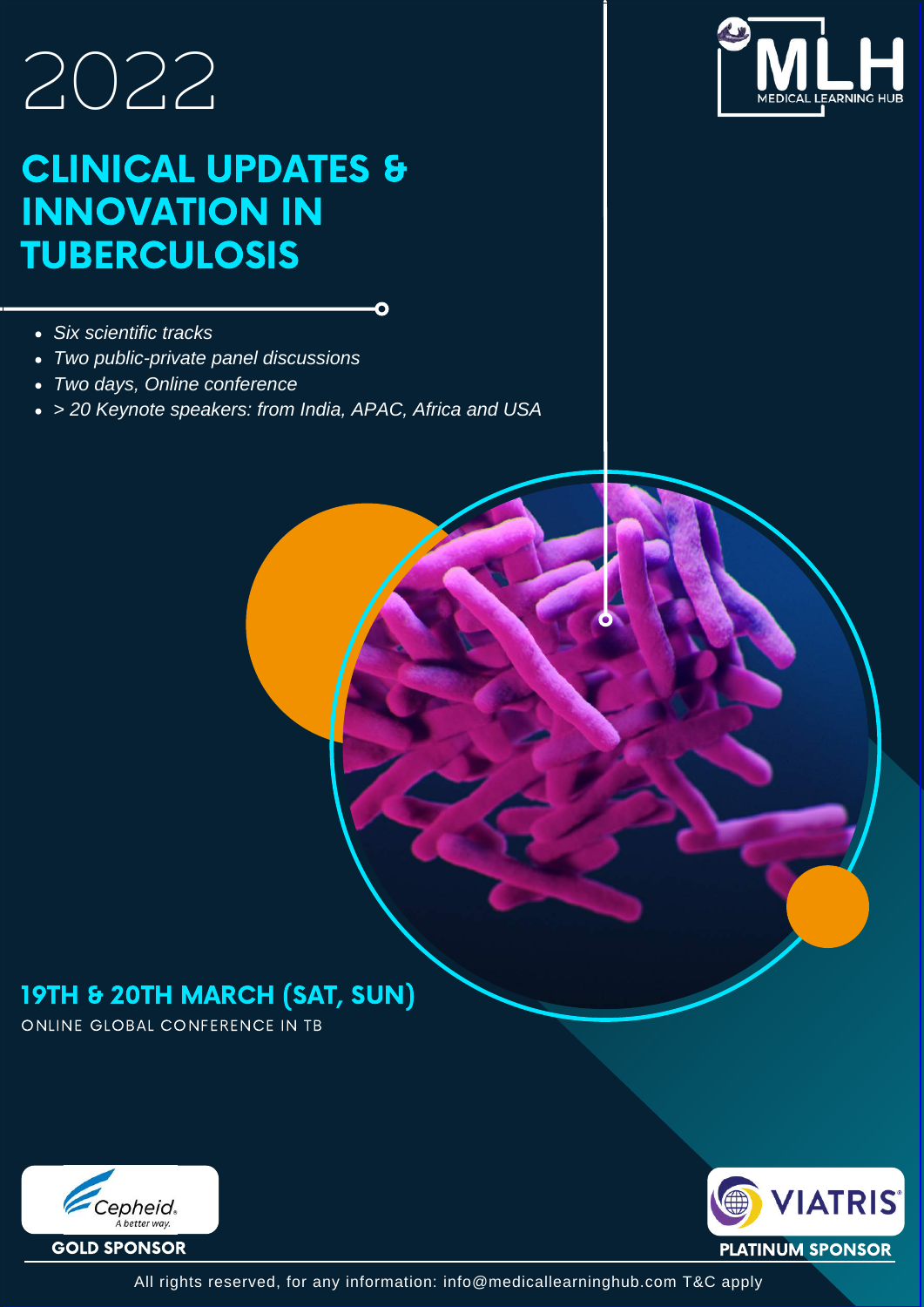## **[CHAIRPERSON](https://bit.ly/3tordQz)**





## DR. DIGAMBAR BEHERA **CHAIRPERSON**

Former Senior Professor; Ex-HOD; Dean (Research) Dept of Pulmonary Medicine, PGI, Chandigarh

President, Indian Chest Society President Indian Society for Study of Lung Cancer President-Elect: National Academy of Medical Sciences Past-President: National College of Chest Physicians (India) Ex-Chairman and Current-Advisor National Task Force for Involvement of Medical Colleges (NTEP) Director, Pulmonary Medicine, Fortis Health Care, Mohali, Punjab



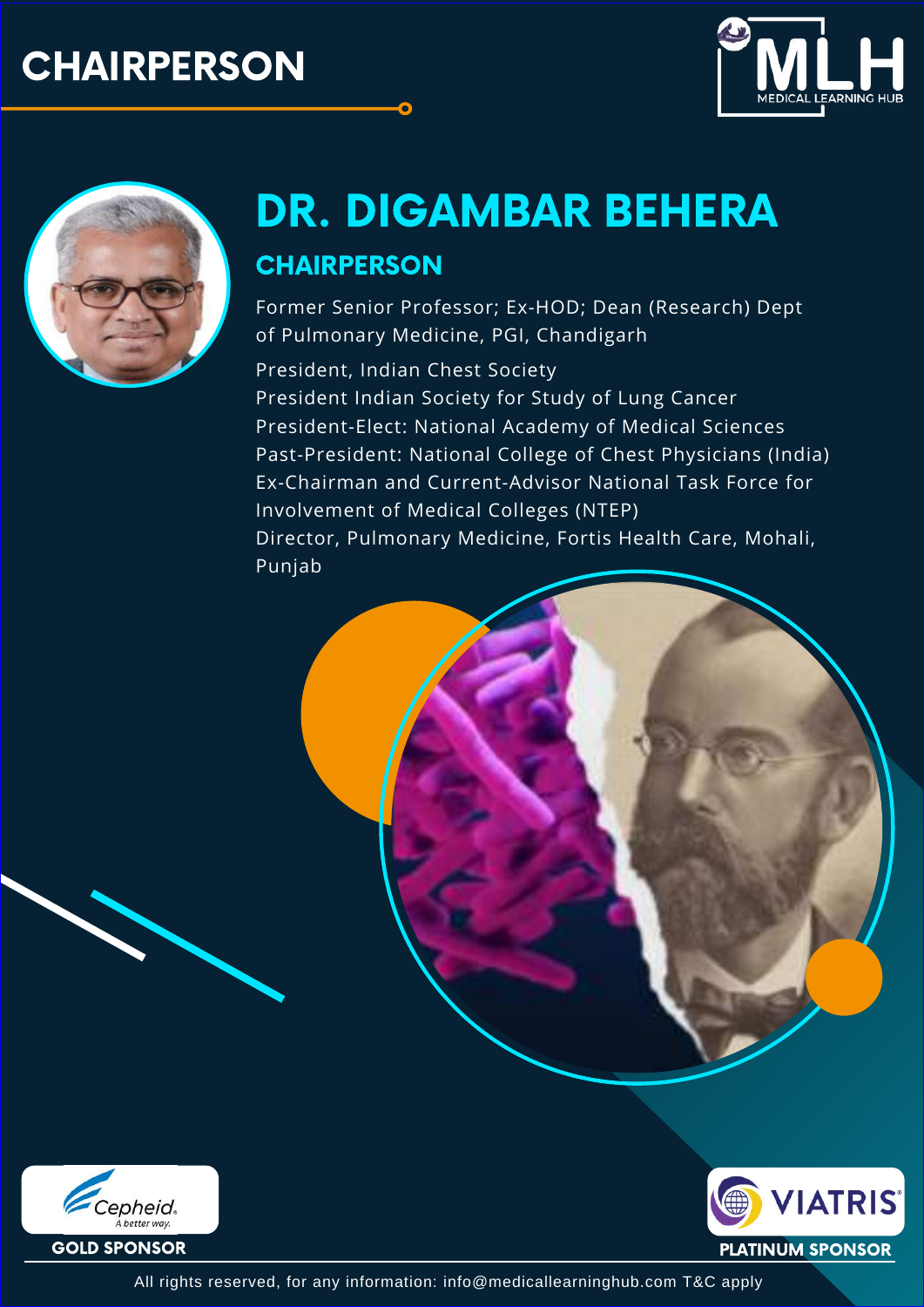

## [SCIENTIFIC](https://bit.ly/3tordQz) TRACK - 1

*TB and MDR / XDR TB Today*



#### Director Medical Education & DR. RAJENDRA PRASAD

Head Pulmonary Medicine, Era's Lucknow Medical College & Hospital, Lucknow. Vice-Chairman, National Task Force RNTCP India



#### DR. ROHIT SARIN

Principal Consultant, Former Director, National Institute of Tuberculosis & Respiratory Disease (NITRD), New Delhi | WHO National Consultant (Former)



#### DR. RUPAK SINGLA

Professor and Head, Department of TB & Resp. Diseases at National Institute Tuberculosis & Respiratory Diseases, New Delhi

## SCIENTIFIC TRACK - 2

*Extrapulmonary TB | Comorbidities and At-risk Populations*



Adjunct Professor, Dept of Molecular Medicine, Jamia Hamdard Institute of Molecular Medicine, Hamdard University DR. S.K. SHARMA



#### Professor & Head, Pulmonary Medicine and Critical Care at AIIMS Bhubaneswa DR. P R MOHAPATRA



20 Min

20 Min

20 Min

20 Min

Ō







TB: Overview: Diagnostics, Treatment & Management (sensitive TB)

MDR / XDR TB: Mechanisms & Diagnostics

MDR / XDR TB: Clinical Management



DR. L.S.CHAUHAN Former Director National Center of Disease Control (NCDC), New Delhi Former DDG (TB) Co- Chairperson

Challenges in diagnosis & treatment of EPTB & relevance to TB elimination



All rights reserved, for any information: info@medicallearninghub.com T&C apply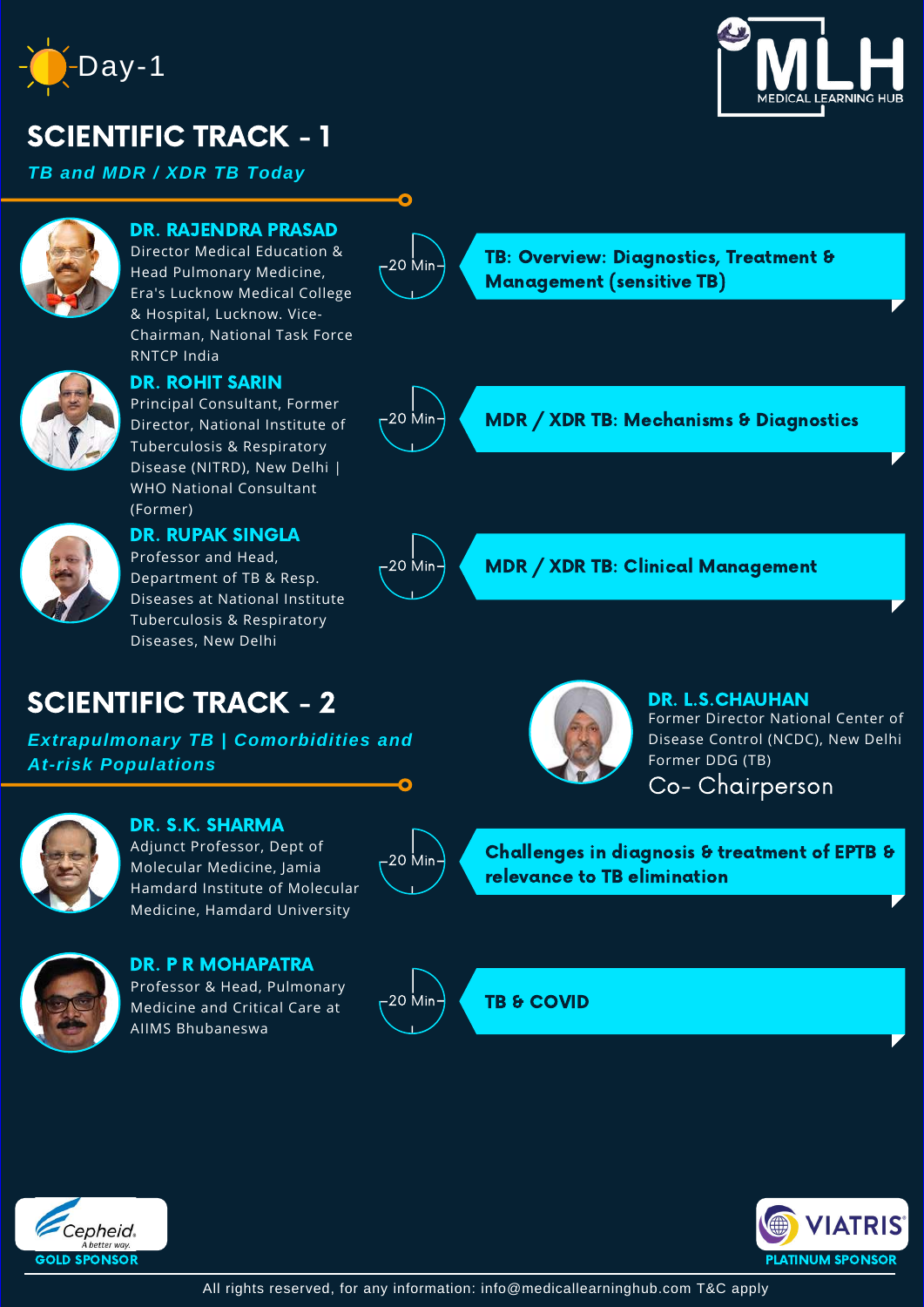## PANEL [DISCUSSION](https://bit.ly/3tordQz)







#### DR. AMITA NENE

HOD Respiratory Medicine Consultant Chest Physician & Sleep Medicine Specialist in Bombay Hospital & Medical Research Centre, Bombay Hospital, Mumbai



#### DR. SURYA KANT

Professor and Head, Department of Respiratory Medicine, King George Medical University, Chairperson ICS UP, Past President ICS & NCCP



#### DR. PRAHLAD KUMAR

Consultant, Chest &TB Specialist Ex - Director National Tuberculosis Institute, Bangalore Ex – National TB Programme Manager, Govt. of India, New Delhi





#### DR. KULDEEP SINGH SACHDEVA

Regional Director - The Union South East Asia at International Union Against Tuberculosis and Lung Disease (The Union)

Co- Chairperson

## SCIENTIFIC TRACK - 3

*Global Innovations & Challenges*



#### Chief Scientist of WHO, DR. SOUMYA SWAMINATHAN

Former director, NIRT



`epheid.

#### DR. PADMA PRIYADARSHINI

Scientist E, National Institute for Research in Tuberculosis (NIRT), Chennai

Regional Technical Director FIND India DR. SARABJIT CHADHA



20 Min

 $\bullet$ 

20 Min

DR TB & Latent TB Prophylaxis





All rights reserved, for any information: info@medicallearninghub.com T&C apply

#### Panel Discussion (Public Private)

Panel Discussion (Public Private)

#### Panel Discussion (Public Private)

Introduction by:

MR. NARESH HASIJA Vice President, Public Health Mylan, a Viatris Company

Global Innovations & Challenges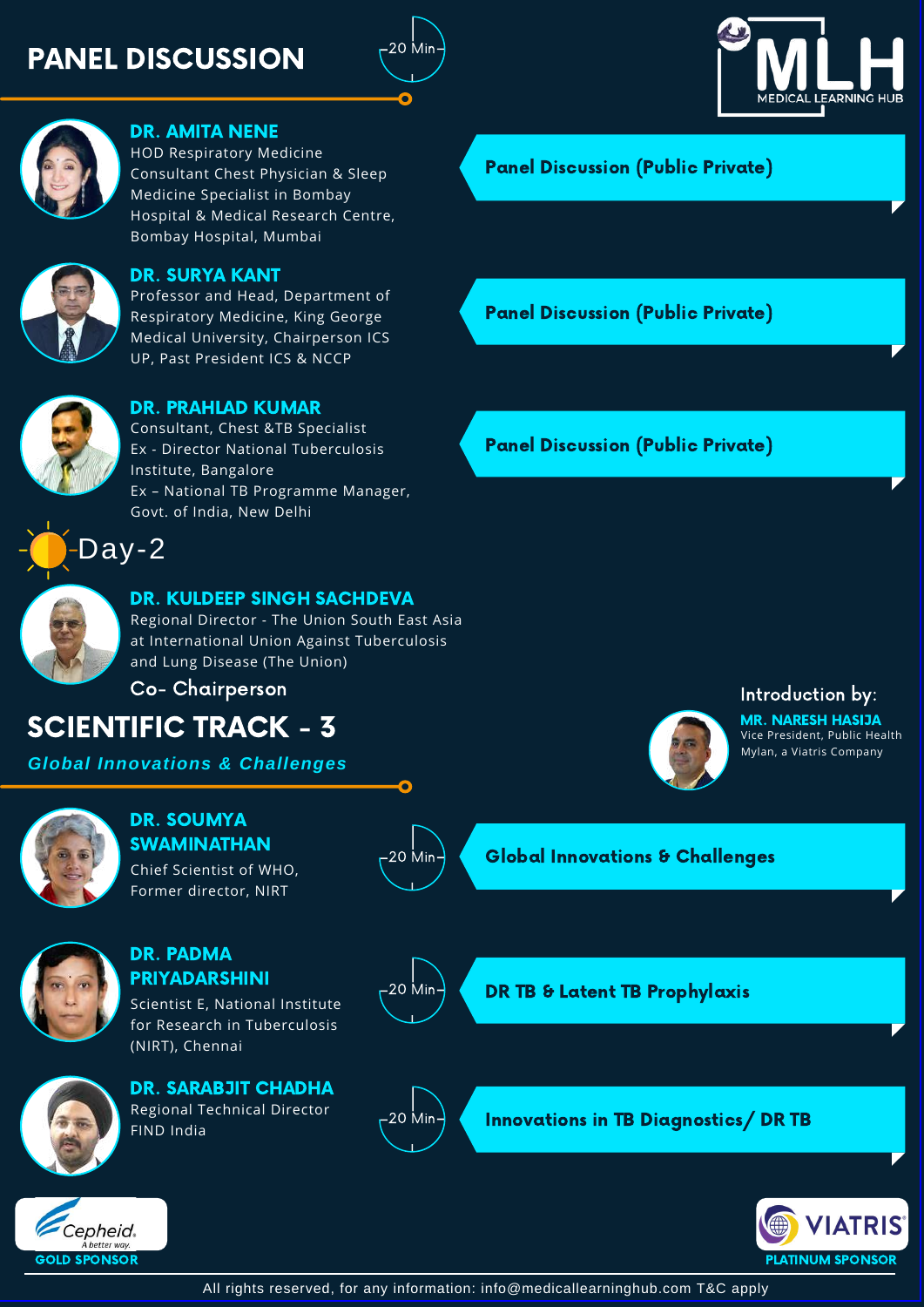## SCIENTIFIC TRACK - 4

*Public Health Perspective TB Control Strategies in High Burden Countries: Flash Updates*



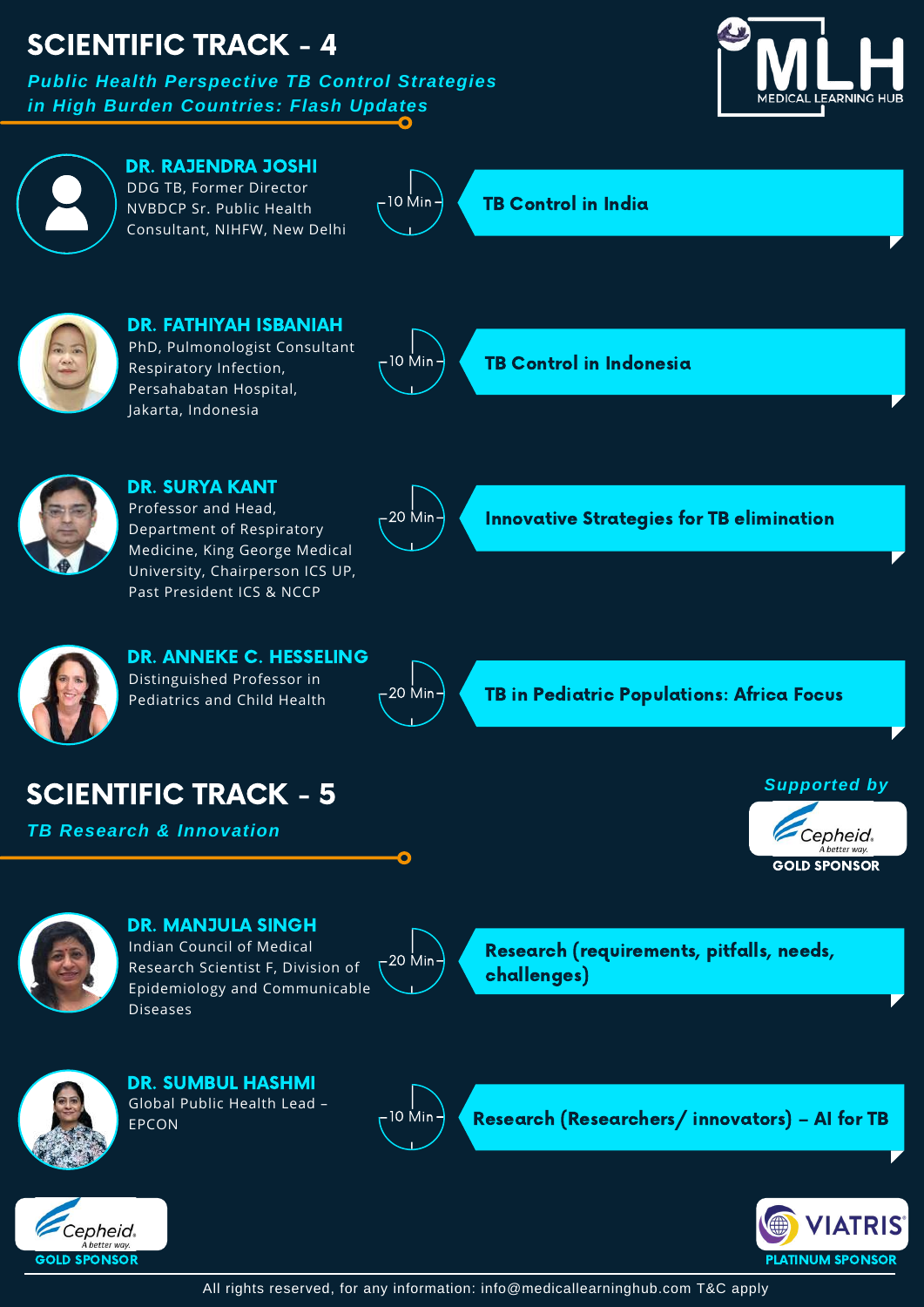







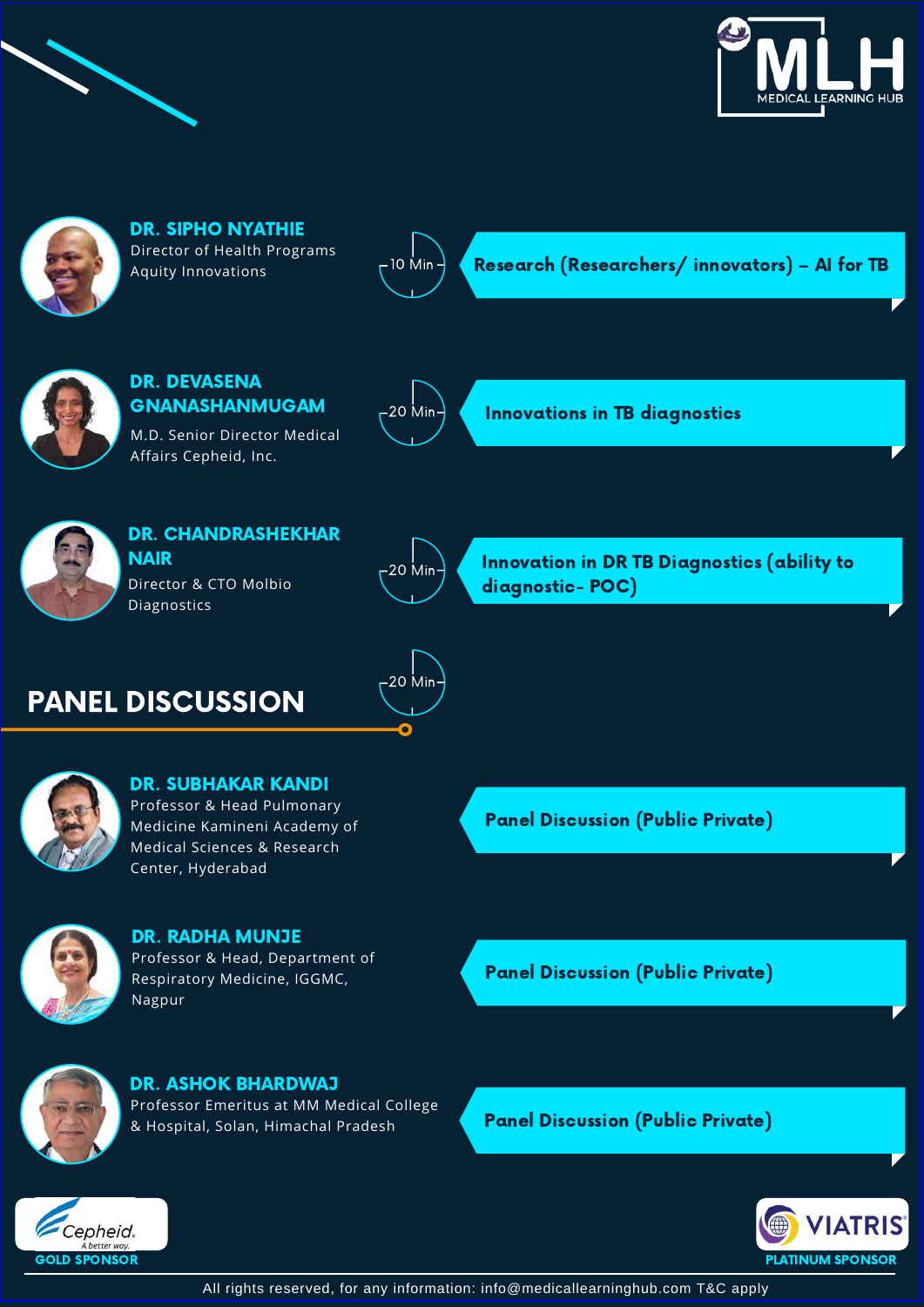# [2022](https://bit.ly/3tordQz)

## CLINICAL UPDATES & INNOVATION IN **TUBERCULOSIS**

- *Six scientific tracks*
- *Two public-private panel discussions*
- *Two days, Online conference*
- *> 20 Keynote speakers: from India, APAC, Africa and USA*

## Our Sponsors:







- Viatris is committed to meaningfully reducing the burden of both noncommunicable and infectious diseases by leveraging our scientific, medical, manufacturing and commercial expertise to develop holistic, integrated solutions for diagnosis, prevention and treatment of these conditions.
- VIatris is a global leader in treating infectious diseases such as HIV/AIDS, hepatitis and tuberculosis, and offers an extensive portfolio across these disease states.



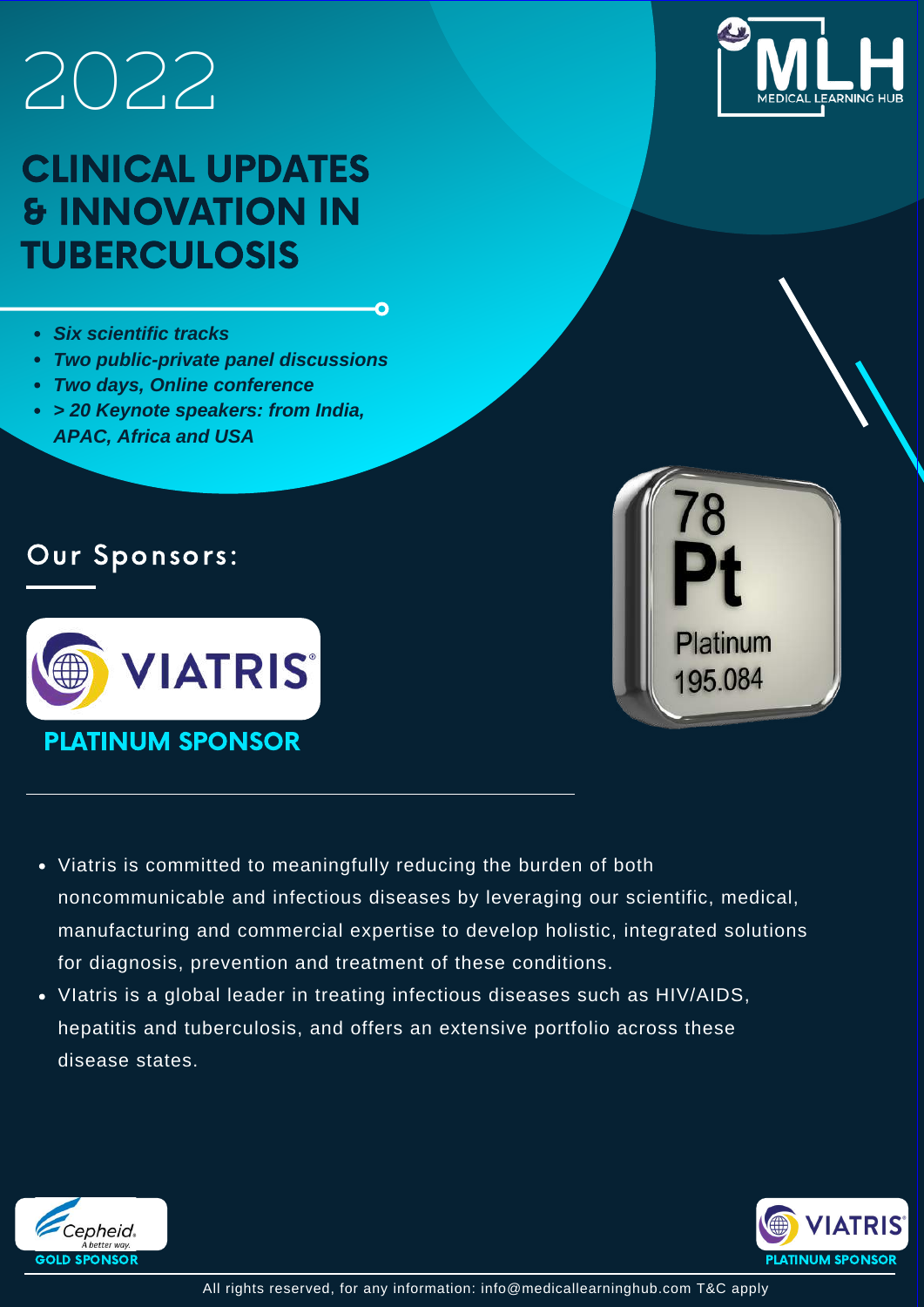# [2022](https://bit.ly/3tordQz)

## CLINICAL UPDATES & INNOVATION IN **TUBERCULOSIS**

- *Six scientific tracks*
- *Two public-private panel discussions*
- *Two days, Online conference*
- *> 20 Keynote speakers: from India, APAC, Africa and USA*

## Gold Sponsors:



Cepheid is a leading molecular diagnostics company dedicated to improving healthcare by developing, manufacturing, and marketing accurate yet easy-to-use molecular systems and tests. By automating highly complex and time-consuming manual procedures, the company's solutions deliver a better way for institutions of any size to perform sophisticated molecular diagnostic testing for organisms and genetic-based diseases.